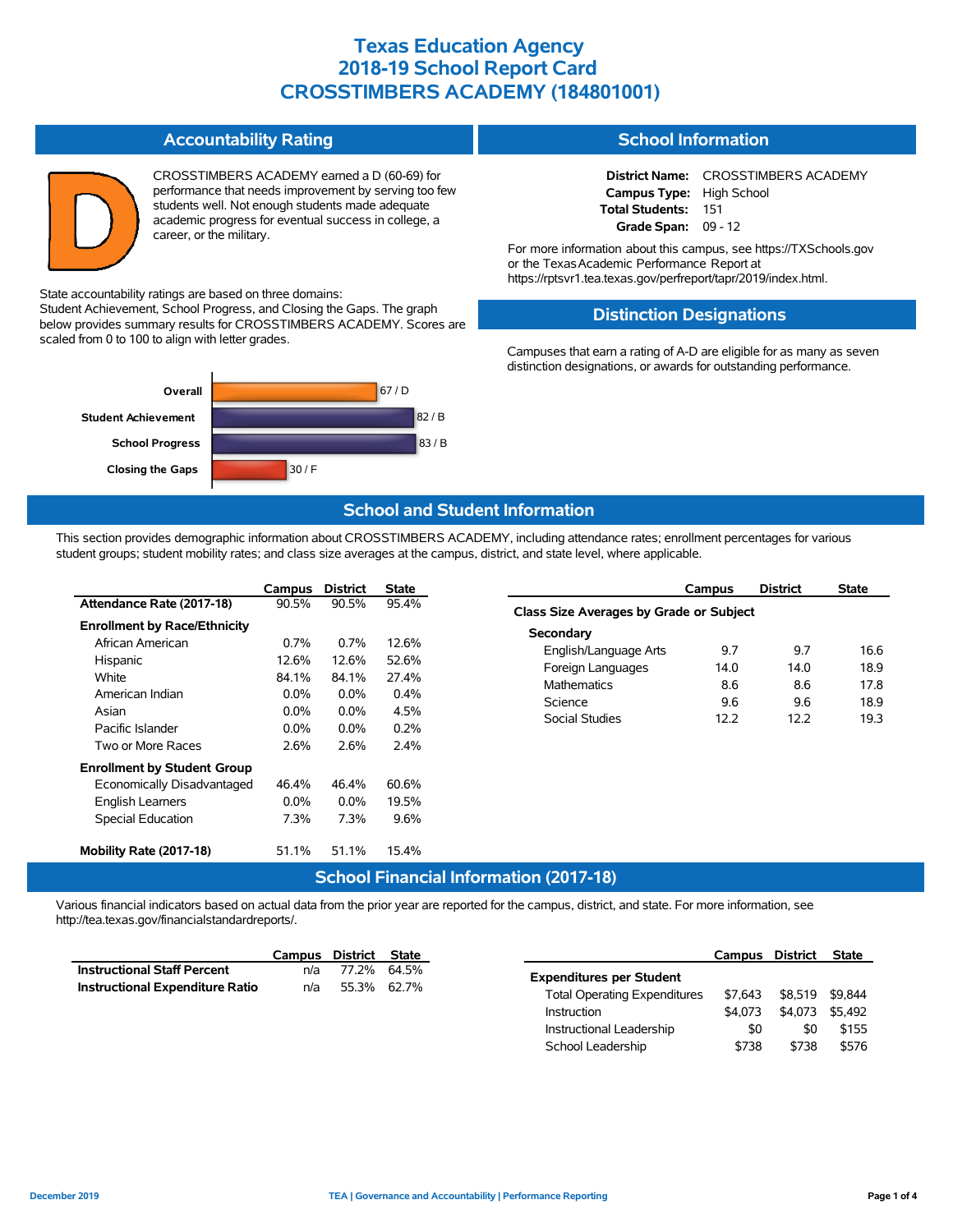### **STAAR Outcomes**

This section provides STAAR performance and Academic Growth outcomes. Academic Growth measures whether students are maintaining performance or improving from year to year.

|                                                                                |      |              |             |     |                                   |        |        |          | Two or |                          |                          |               |  |
|--------------------------------------------------------------------------------|------|--------------|-------------|-----|-----------------------------------|--------|--------|----------|--------|--------------------------|--------------------------|---------------|--|
|                                                                                |      |              |             |     | African                           |        |        | American |        | <b>Pacific</b>           | <b>More</b>              | Econ          |  |
|                                                                                |      | <b>State</b> |             |     | District Campus American Hispanic |        | White  | Indian   | Asian  | Islander                 | Races                    | <b>Disadv</b> |  |
| STAAR Performance Rates at Approaches Grade Level or Above (All Grades Tested) |      |              |             |     |                                   |        |        |          |        |                          |                          |               |  |
| <b>All Subjects</b>                                                            | 2019 | 78%          | 52%         | 52% |                                   | 50%    | 52%    |          |        |                          | 80%                      | 49%           |  |
|                                                                                | 2018 | 77%          | 53%         | 53% | $\overline{a}$                    | 63%    | 51%    |          |        |                          | 83%                      | 52%           |  |
| ELA/Reading                                                                    | 2019 | 75%          | 47%         | 47% | $\ast$                            | 47%    | 47%    |          |        | $\overline{a}$           | $\ast$                   | 41%           |  |
|                                                                                | 2018 | 74%          | 40%         | 40% | $\overline{\phantom{a}}$          | 57%    | 36%    |          |        | $\overline{\phantom{a}}$ | ∗                        | 45%           |  |
| Mathematics                                                                    | 2019 | 82%          | 21%         | 21% | $\ast$                            | 29%    | 21%    |          |        |                          | $\ast$                   | 17%           |  |
|                                                                                | 2018 | 81%          | 47%         | 47% |                                   | $\ast$ | 47%    |          |        |                          | $\ast$                   | 43%           |  |
| Science                                                                        | 2019 | 81%          | 74%         | 74% | $\ast$                            | $\ast$ | 79%    |          |        |                          | $\overline{a}$           | 56%           |  |
|                                                                                | 2018 | 80%          | 79%         | 79% |                                   | $\ast$ | 79%    |          |        |                          | $\ast$                   | 73%           |  |
| Social Studies                                                                 | 2019 | 81%          | 85%         | 85% |                                   | $\ast$ | 83%    |          |        |                          | $\ast$                   | 88%           |  |
|                                                                                | 2018 | 78%          | 80%         | 80% |                                   | 80%    | 83%    |          |        |                          | $\ast$                   | 69%           |  |
| STAAR Performance Rates at Meets Grade Level or Above (All Grades Tested)      |      |              |             |     |                                   |        |        |          |        |                          |                          |               |  |
| All Subjects                                                                   | 2019 | 50%          | 18%         | 18% | $\ast$                            | 10%    | 19%    |          |        |                          | 40%                      | 14%           |  |
|                                                                                | 2018 | 48%          | 21%         | 21% | $\overline{a}$                    | 32%    | 19%    |          |        | $\overline{\phantom{a}}$ | 33%                      | 20%           |  |
| ELA/Reading                                                                    | 2019 | 48%          | 21%         | 21% | $\ast$                            | 18%    | 20%    |          |        |                          | $\ast$                   | 11%           |  |
|                                                                                | 2018 | 46%          | 19%         | 19% |                                   | 29%    | 18%    |          |        |                          | $\ast$                   | 18%           |  |
| <b>Mathematics</b>                                                             | 2019 | 52%          | 2%          | 2%  | $\ast$                            | 0%     | 3%     |          |        | $\overline{\phantom{a}}$ | $\ast$                   | 6%            |  |
|                                                                                | 2018 | 50%          | 3%          | 3%  | L,                                | $\ast$ | 3%     |          |        |                          | $\ast$                   | 0%            |  |
| Science                                                                        | 2019 | 54%          | 13%         | 13% | $\ast$                            | $\ast$ | 16%    |          |        |                          |                          | 11%           |  |
|                                                                                | 2018 | 51%          | 47%         | 47% |                                   | $\ast$ | 43%    |          |        |                          | $\ast$                   | 27%           |  |
| <b>Social Studies</b>                                                          | 2019 | 55%          | 32%         | 32% |                                   | $\ast$ | 36%    |          |        | $\overline{\phantom{a}}$ | $\ast$                   | 28%           |  |
|                                                                                | 2018 | 53%          | 29%         | 29% |                                   | 40%    | 28%    |          |        |                          | $\ast$                   | 38%           |  |
| STAAR Performance Rates at Masters Grade Level (All Grades Tested)             |      |              |             |     |                                   |        |        |          |        |                          |                          |               |  |
| All Subjects                                                                   | 2019 | 24%          | 2%          | 2%  | $\ast$                            | 0%     | 2%     |          |        |                          | 0%                       | 3%            |  |
|                                                                                | 2018 | 22%          | 4%          | 4%  | $\overline{a}$                    | 5%     | 4%     |          |        | $\overline{a}$           | 0%                       | 6%            |  |
| ELA/Reading                                                                    | 2019 | 21%          | 0%          | 0%  | $\ast$                            | 0%     | 0%     |          |        | $\overline{a}$           | $\ast$                   | 0%            |  |
|                                                                                | 2018 | 19%          | 1%          | 1%  | L,                                | 0%     | 1%     |          |        |                          | *                        | 2%            |  |
| Mathematics                                                                    | 2019 | 26%          | 0%          | 0%  | $\ast$                            | 0%     | 0%     |          |        |                          | $\ast$                   | 0%            |  |
|                                                                                | 2018 | 24%          | $0\%$       | 0%  |                                   | $\ast$ | 0%     |          |        |                          | $\ast$                   | 0%            |  |
| Science                                                                        | 2019 | 25%          | $0\%$       | 0%  | $\ast$                            | $\ast$ | 0%     |          |        |                          | $\overline{\phantom{a}}$ | 0%            |  |
|                                                                                | 2018 | 23%          | 11%         | 11% |                                   | $\ast$ | 7%     |          |        |                          | $\ast$                   | 18%           |  |
| <b>Social Studies</b>                                                          | 2019 | 33%          | 10%         | 10% | $\overline{a}$                    | $\ast$ | 11%    |          |        | ÷,                       | $\ast$                   | 12%           |  |
|                                                                                | 2018 | 31%          | 11%         | 11% | L,                                | 0%     | 14%    |          |        | L,                       | $\ast$                   | 15%           |  |
| Academic Growth Score (All Grades Tested)                                      |      |              |             |     |                                   |        |        |          |        |                          |                          |               |  |
| <b>Both Subjects</b>                                                           | 2019 | 69           | 69          | 69  | $\overline{\phantom{a}}$          | 50     | 75     |          |        |                          |                          | 69            |  |
|                                                                                | 2018 | 69           | 42          | 42  |                                   | $\ast$ | 35     |          |        |                          | $\ast$                   | 36            |  |
| ELA/Reading                                                                    | 2019 | 68           | 85          | 85  |                                   | 80     | 86     |          |        |                          |                          | 85            |  |
|                                                                                | 2018 | 69           | 50          | 50  |                                   | $\ast$ | 39     |          |        |                          | $\ast$                   | 50            |  |
| <b>Mathematics</b>                                                             | 2019 | 70           | $\mathbf 0$ | 0   |                                   | $\ast$ | $\ast$ |          |        |                          |                          | $\ast$        |  |
|                                                                                | 2018 | 70           | 21          | 21  |                                   | $\ast$ | 25     |          |        |                          |                          | 17            |  |

? Indicates that the data for this item were statistically improbable or were reported outside a reasonable range.<br>- Indicates zero observations reported for this group.<br>\* Indicates results are masked due to small numbers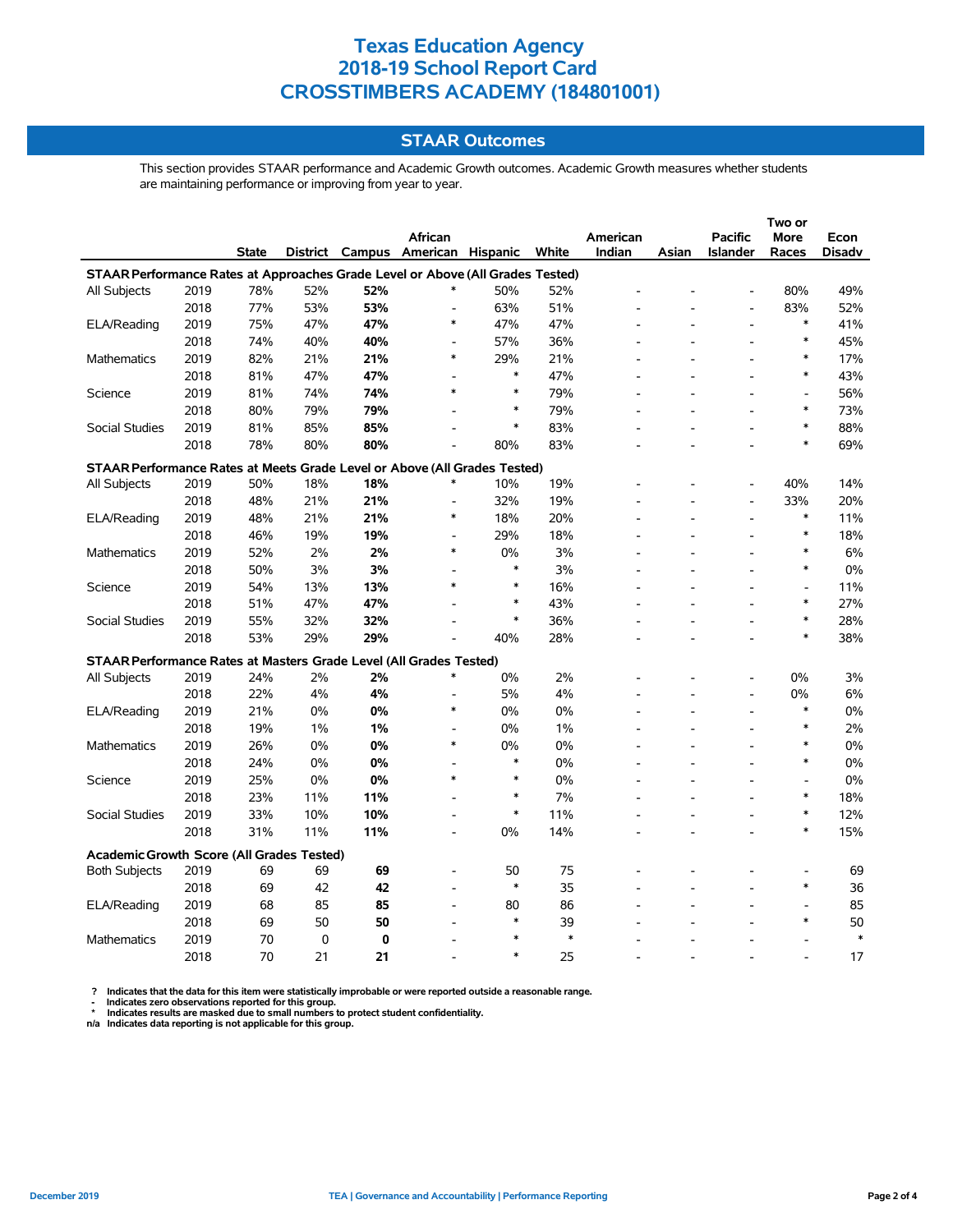#### **Graduation and College, Career, and Military Readiness Outcomes**

This section provides graduation, graduation plan, and College, Career, and Military Readiness rates.

|                                                              | <b>State</b> | District | Campus | <b>African</b><br>American Hispanic |        | White  | American<br>Indian | Asian | <b>Pacific</b><br><b>Islander</b> | Two or<br><b>More</b><br>Races | Econ<br><b>Disadv</b> |
|--------------------------------------------------------------|--------------|----------|--------|-------------------------------------|--------|--------|--------------------|-------|-----------------------------------|--------------------------------|-----------------------|
| Annual Dropout Rate (Gr 9-12)                                |              |          |        |                                     |        |        |                    |       |                                   |                                |                       |
| 2017-18                                                      | 1.9%         | 0.6%     | 0.6%   | $\ast$                              | 0.0%   | 0.7%   |                    |       |                                   | 0.0%                           | 0.0%                  |
| 2016-17                                                      | 1.9%         | 6.0%     | 6.0%   | $\ast$                              | 0.0%   | 7.3%   |                    |       |                                   | $\ast$                         | 5.2%                  |
| 4-Year Longitudinal Rate (Gr 9-12)<br>Class of 2018          |              |          |        |                                     |        |        |                    |       |                                   |                                |                       |
| Graduated                                                    | 90.0%        | 91.7%    | 91.7%  | ∗                                   | 100.0% | 88.0%  |                    |       |                                   | $\ast$                         | 88.2%                 |
| Graduates, TxCHSE, & Cont                                    | 94.3%        | 97.2%    | 97.2%  | $\ast$                              | 100.0% | 96.0%  | $\ast$             |       |                                   | $\ast$                         | 94.1%                 |
| Class of 2017                                                |              |          |        |                                     |        |        |                    |       |                                   |                                |                       |
| Graduated                                                    | 89.7%        | 81.3%    | 81.3%  | $\ast$                              | 100.0% | 78.0%  |                    |       |                                   |                                | 84.0%                 |
| Graduates, TxCHSE, & Cont                                    | 94.1%        | 83.3%    | 83.3%  | $\ast$                              | 100.0% | 80.5%  |                    |       |                                   | $\ast$                         | 84.0%                 |
|                                                              |              |          |        |                                     |        |        |                    |       |                                   |                                |                       |
| 5-Year Extended Longitudinal Rate (Gr 9-12)<br>Class of 2017 |              |          |        |                                     |        |        |                    |       |                                   |                                |                       |
| Graduated                                                    | 92.0%        | 83.7%    | 83.7%  | $\ast$                              | 100.0% | 81.0%  |                    |       |                                   | $\ast$                         | 84.0%                 |
| Graduates, TxCHSE, & Cont                                    | 93.7%        | 85.7%    | 85.7%  | $\ast$                              | 100.0% | 83.3%  |                    |       |                                   |                                | 84.0%                 |
| Class of 2016                                                |              |          |        |                                     |        |        |                    |       |                                   |                                |                       |
| Graduated                                                    | 91.6%        | 77.1%    | 77.1%  |                                     | 85.7%  | 75.0%  |                    |       |                                   | $\ast$                         | 61.5%                 |
| Graduates, TxCHSE, & Cont                                    | 93.4%        | 80.0%    | 80.0%  |                                     | 85.7%  | 79.2%  | $\ast$             |       |                                   | $\ast$                         | 61.5%                 |
|                                                              |              |          |        |                                     |        |        |                    |       |                                   |                                |                       |
| 6-Year Extended Longitudinal Rate (Gr 9-12)                  |              |          |        |                                     |        |        |                    |       |                                   |                                |                       |
| Class of 2016<br>Graduated                                   | 92.1%        | 79.4%    | 79.4%  | ٠                                   | 85.7%  | 78.3%  | $\ast$             |       |                                   | $\ast$                         | 66.7%                 |
| Graduates, TxCHSE, & Cont                                    | 93.4%        | 82.4%    | 82.4%  | $\overline{a}$                      | 85.7%  | 82.6%  | $\ast$             |       |                                   | $\ast$                         | 66.7%                 |
|                                                              |              |          |        |                                     |        |        |                    |       |                                   |                                |                       |
| Class of 2015<br>Graduated                                   | 91.8%        | 84.4%    | 84.4%  | $\ast$                              | 83.3%  | 84.0%  |                    |       |                                   | $\overline{a}$                 | 71.4%                 |
| Graduates, TxCHSE, & Cont                                    | 93.3%        | 90.6%    | 90.6%  | $\ast$                              | 83.3%  | 92.0%  |                    |       |                                   | L.                             | 78.6%                 |
|                                                              |              |          |        |                                     |        |        |                    |       |                                   |                                |                       |
| 4-Year Federal Graduation Rate Without Exclusions (Gr 9-12)  |              |          |        | $\ast$                              |        |        |                    |       |                                   |                                |                       |
| Class of 2018                                                | 90.0%        | 89.2%    | 89.2%  | $\ast$                              | 100.0% | 84.6%  |                    |       |                                   | $\ast$                         | 88.2%                 |
| Class of 2017                                                | 89.7%        | 80.0%    | 80.0%  |                                     | 100.0% | 76.7%  |                    |       |                                   |                                | 81.5%                 |
| RHSP/DAP Graduates (Longitudinal Rate)                       |              |          |        |                                     |        |        |                    |       |                                   |                                |                       |
| Class of 2018                                                | 68.5%        |          |        |                                     |        |        |                    |       |                                   |                                |                       |
| Class of 2017                                                | 88.5%        | $\ast$   |        |                                     | $\ast$ | $\ast$ |                    |       |                                   |                                |                       |
| RHSP/DAP/FHSP-E/FHSP-DLA Graduates (Longitudinal Rate)       |              |          |        |                                     |        |        |                    |       |                                   |                                |                       |
| Class of 2018                                                | 86.8%        | 39.4%    | 39.4%  |                                     | 42.9%  | 36.4%  |                    |       |                                   | $\ast$                         | 33.3%                 |
| Class of 2017                                                | 85.9%        | 69.2%    | 69.2%  |                                     | 40.0%  | 75.0%  |                    |       |                                   | $\ast$                         | 81.0%                 |
| College, Career, and Military Ready (Annual Graduates)       |              |          |        |                                     |        |        |                    |       |                                   |                                |                       |
| 2017-18                                                      | 65.5%        | 19.5%    | 19.5%  | $\ast$                              | 20.0%  | 21.4%  |                    |       |                                   |                                | 22.2%                 |
| <b>SAT/ACT Results (Annual Graduates)</b>                    |              |          |        |                                     |        |        |                    |       |                                   |                                |                       |
| <b>Tested</b>                                                | 74.6%        |          |        | $\ast$                              |        |        |                    |       |                                   |                                |                       |
| 2017-18                                                      |              | 7.3%     | 7.3%   |                                     | 0.0%   | 10.7%  |                    |       |                                   |                                | 5.6%                  |
| 2016-17                                                      | 73.5%        | 2.6%     | 2.6%   | 0.0%                                | 0.0%   | 3.1%   | 0.0%               |       |                                   | 0.0%                           | 5.3%                  |
| Average SAT Score ***<br>2017-18                             | 1036         | $\ast$   |        |                                     |        | $\ast$ |                    |       |                                   |                                |                       |
| Average ACT Score ***<br>2017-18                             | 20.6         | $\ast$   |        |                                     |        | $\ast$ |                    |       |                                   |                                |                       |

? Indicates that the data for this item were statistically improbable or were reported outside a reasonable range.<br>- Indicates zero observations reported for this group.<br>- Indicates are masked due to small numbers to prote